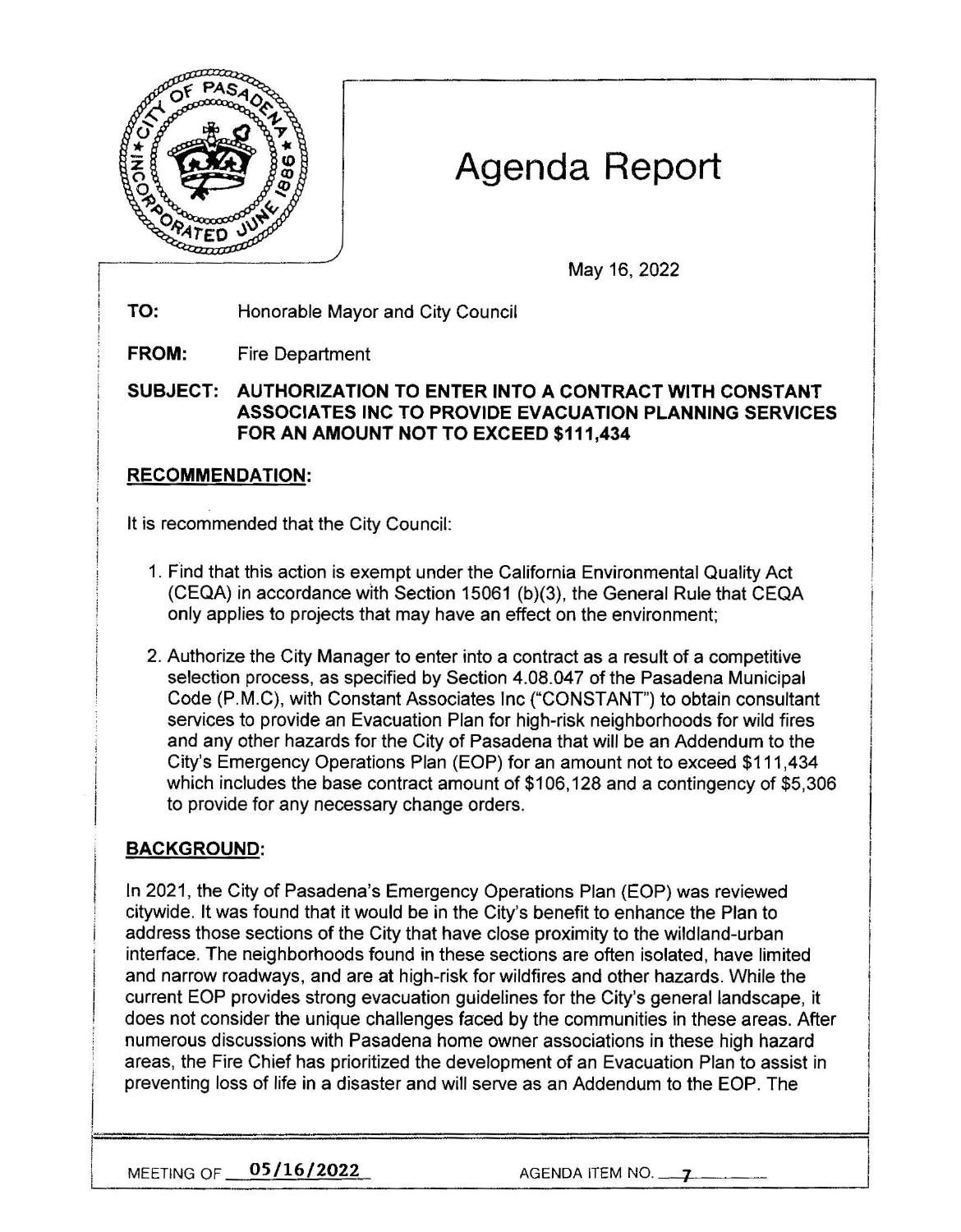Authorization to Enter Into Contract with Constant Associates Inc ("CONSTANT") May 16, 2022 Page  $2$  of  $\alpha$ 

Pasadena Fire Department seeks to contract with a consultant to develop an effective Evacuation Plan for these high-risk neighborhoods that will address their unique terrain such as isolated locations, limited access by roads, and assess all high-hazard vegetation areas throughout the City. The Evacuation Plan will identify alternative routes and transportation methods, resources required for effective evacuation in small and large emergency scenarios, vulnerable population considerations, traffic points and key locations that should be included on evacuation maps.

On March 28, 2022, the Pasadena Fire Department issued a Request for Proposals (RFP) to solicit proposals from companies with extensive experience in disaster management and evacuation plans. Experience in fire modeling, evacuation routes and communication were of important interest to develop an Evacuation Plan for the City of Pasadena. Evacuation Plans that include fire modeling study how fire moves and progresses, assisting in identifying potential risks and take into account how a fire disaster can evolve over large areas of land or properties. The Plan would identify all high risk areas in the City and provide comprehensive plans that could be used during an emergency. The RFP was advertised for three weeks on Planet Bids. Notifications were sent to 1,236 vendors, with 26 vendors downloading the RFP document, two of which were local vendors. On April 18, 2022, one response was received.

An evaluation panel was assembled consisting of three Executive Fire Chiefs from the Fire Department as evaluators. The results are as follows:

Proposer(s) Constant Associates, Inc. (Torrance, CA) Score 80.67

CONSTANT was the one responsive and responsible proposer that complies in all respects of the requirements in the RFP.

Staff recommends to proceed with Constant Associates Inc ("CONSTANT") as the selected vendor based on their proposal, experience, and background with the services requested. CONSTANT will be responsible for preparing the Evacuation Plan that will include identifying alternative routes and means of transportation, accommodations, resources needed, vulnerable population needs, and stakeholders that should be involved in planning. They will solicit input from the community by organizing Town Hall meetings which will assist in drafting the Evacuation Plan. CONSTANT will provide a final draft of the Plan by October 1, 2022 for review, with the completed Plan, incorporating all required changes, if any, to be submitted by November 1, 2022. Staff has determined that the proposer has met all indicated requirements per our RFP posting, and their expertise and capabilities will result in a comprehensive Evacuation Plan that will serve as critical tool for the City of Pasadena in the event of an emergency.